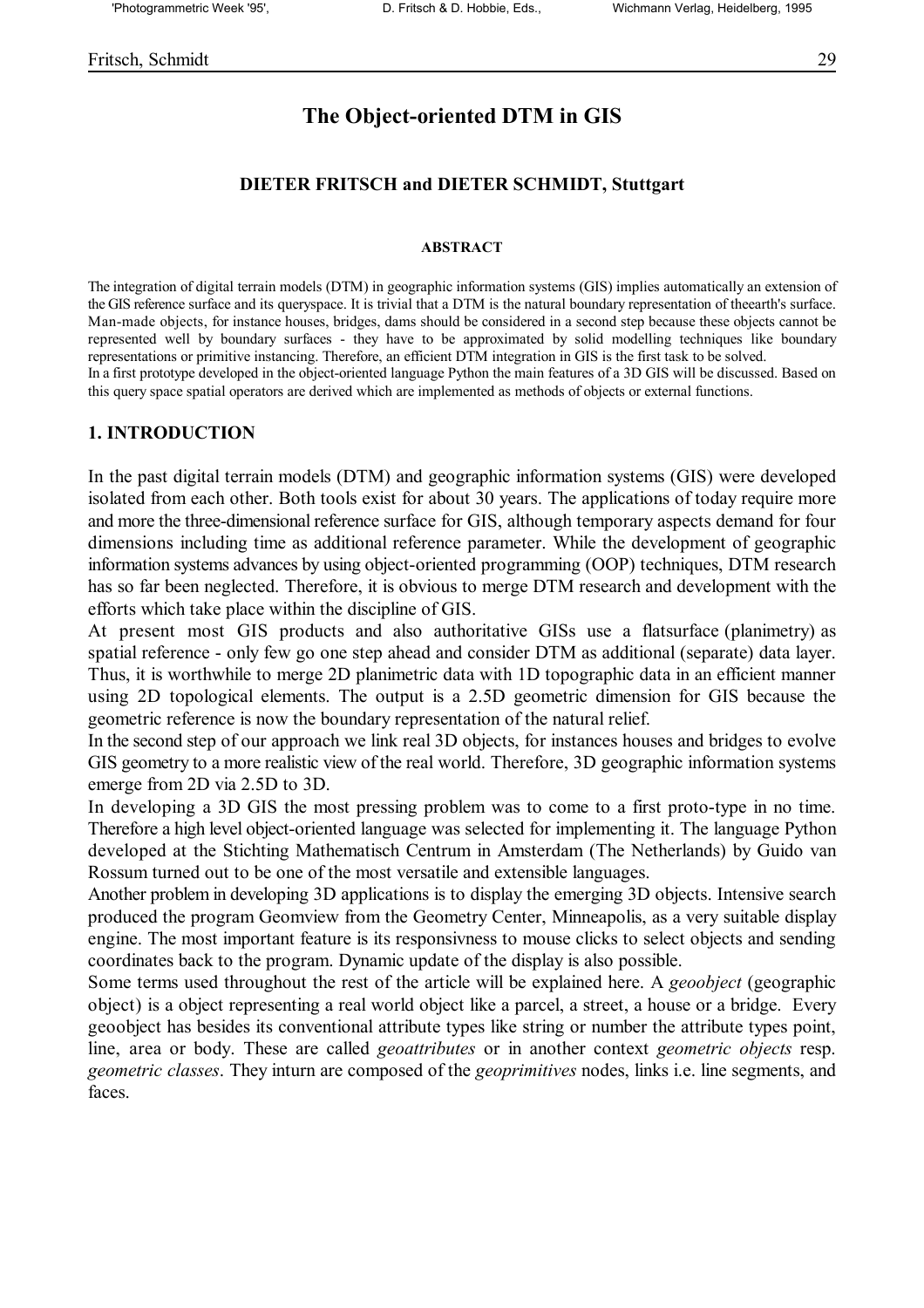# **2. FROM 2D TO 3D VIA 2.5D**

Most applications nowadays use 2D GIS for display, storage and analyses. But many applications require a model of the surface to calculate the height or the slope at certain points. Many GISs have additional terrain modellers to make use of height data in form of a regular grid or a triangulated irregular network (TIN). But many kinds of analyses are impossible or difficult to perform because the integration is only a partial one. The default user interface must be extended to take advantage of the new possible queries e.g. concerning height or slope.

To add a digital terrain model to a GIS results only in a 2.5D GIS because it is not possible to model a solid. A simple and convenient way is to add descriptions of man-made objects like buildings to planimetric objects and attaching them to the surface. In CAD applications different solid models are available. 3D GISs may thereby provide a more realistic representation of the modeled world. Some draw-backs are its more expensive data management and the problem of data acquisition Normally you can only expect to extract the (average) height of buildings and not an exact reconstruction of the building. Haala (1995) describes an automatic system to recognize houses and extract boundary representations from stereo images using range information. 3D models have to be displayed, used in analyses and stored in an efficient way. They will usually be created by CAD programs. This already limits the available representation of solids to be used in GISs. The *boundary representation* (b-rep) is probably the most widespread 3D model and has already many algorithms available to compute physical properties. Different kinds of *b-reps* have been developed to suit different object properties (e.g. curved surfaces) , see Foley, van Dam, Feiner and Hughes (1990). The simplest model concerning storage and display is called *primitive instancing*. Most houses can be described by using parameters like slope of the roof, height of the house, width and length. To display the house a specialized function uses the parameters as arguments. *Spatial occupancy enumeration* (SOE) uses spatial cells of fixed size and is therefore raster oriented. *Octrees* are hierarchical variants of SOEs derived from quadtrees. The *sweep representation* describes an object by 'sweeping' another object (normally a 2D area) along a trajectory through space. This can also be used as an approximation in describing buildings with a ground plane and a known height. *Cell decomposition* uses a parameterized set of primitive cells 'glued' together to build complex objects (e.g. think of row houses). In *constructive solid geometry* (CSG) simple primitives are combined by means of regularized Boolean set operators.

The description must be unique, i.e. two descriptions describing the same solid must be equal. An example of a query requiring that characteristic is: "Show me all houses equal to the one I'm pointing at!" Boundary representations are not unique because a face can be described by many smaller faces. Only spatial occupancy enumerations and octrees guarantee the uniqueness.

The domain of representation should be large enough to allow a useful set of physical objects to be represented. Many solid modellers can only approximate smooth curves by many short straight lines. And it also affects the compactness of the representation. This is of minor importance because man-made objects seldom have smooth curves. Primitive instancing can only represent objects for which it has a defining function. Spatial-partitioning and polygonal boundary representation produce only approximations of solids. A higher resolution requires more processing time as well as storage space and may be therefore not practical.

The creation of an invalid representation should be impossible. By using boundary representation faces do not automatically form the boundary of a solid. On the other hand, a valid representation should be easily created.

The characteristic to maintain closure under operation like translation or rotation is also important.

Why not extend an already functioning GIS? It is really not trivial to add one dimension to planimetric GISs. Existing systems like the object-oriented Small-world GIS have only additional tables to store DTMs but no real integration of the third dimension i.e. no 3D spatial queries or interactions between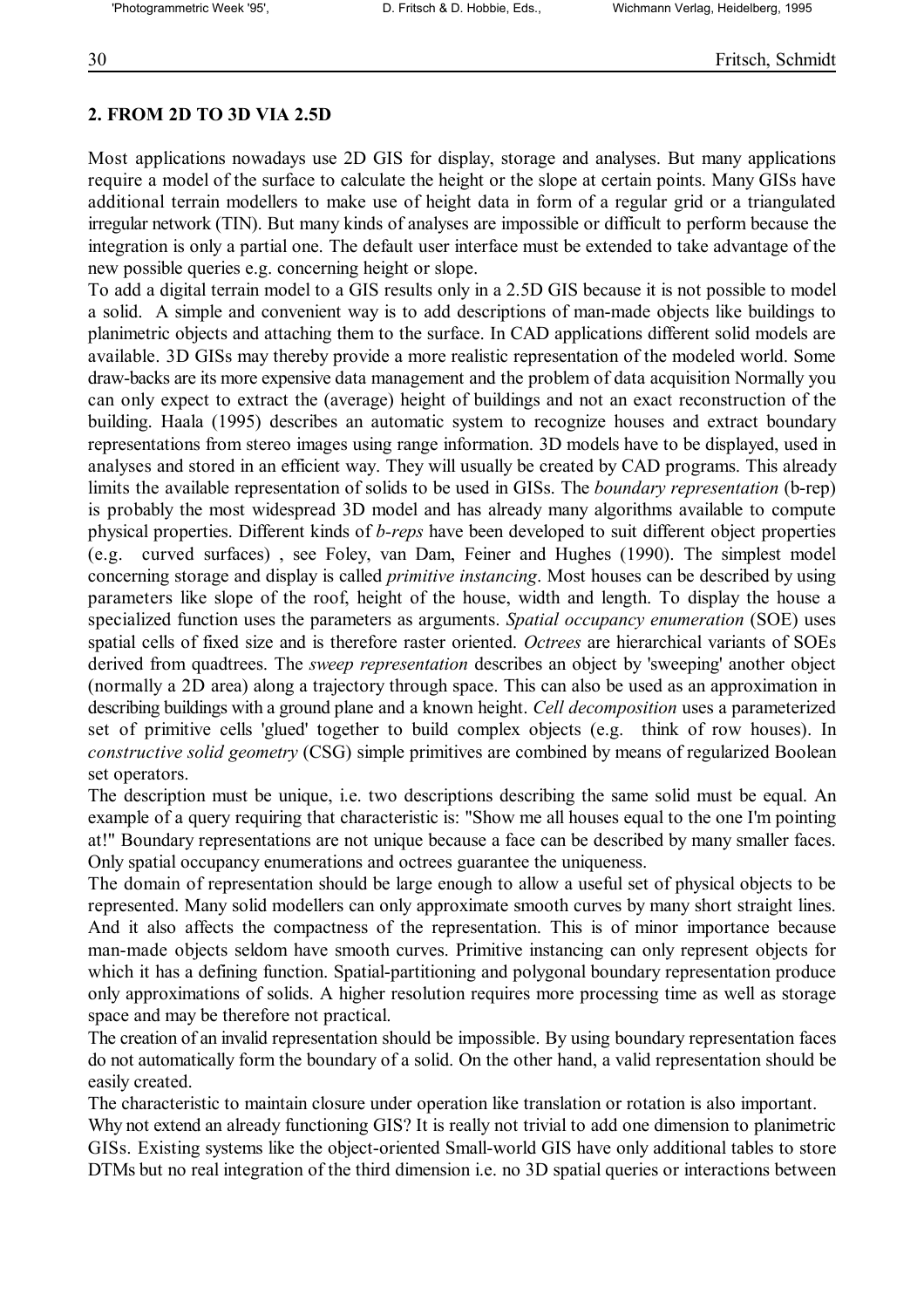## Fritsch, Schmidt 31

the surface and the planimetry are realized. That's why an extension requires extensive changes in internals of the system. This is difficult even in object-oriented systems with the complete source code because a host of existing methods must be adapted or rewritten. This includes database tables, display routines, import modules, query processing and so on.

## **3. DATA MODEL**



Figure 1: 3D data model.

The described data model is similar to the data model used in Smallworld GIS except for the DTM classes. TINs and Grids are handled in Smallworld GIS separately.

The used data model has three different layers. The bottom layer consists of the classes *node*, *link* (a link is a line segment that can be part of many lines) and *face*.

An object of the class *node* stores its coordinates in a tuple of size three. If the z-value is unknown it is set to None meaning undefined. The height may be calculated from the underlying TIN or Grid. A *link* stores pointers to start and end node as attribute and also coordinates of all intermediate nodes. A *face* is composed of *links*. The orientation of some links may be reversed to have one direction (clockwise seen from the inside of the body) per face to distinguish between outer or inner surface. There is also a method checking for the planarity of *faces*.

The middle layer consists of the classes *point*, *line*, *area* and *body*. *Point* stores a pointer to a node. It is also used to describe a surface point of TINs. A *line* stores a pointer to one or more links. The *links* must be connected. *Area* and *body* have pointers to one or more *faces*. The differences are that faces composing a body must be planar (has to be checked), that each *link* composing a *face* must be shared by exactly two *faces* and that at least three *links* must meet at each *node*. Also *faces* must not interpenetrate.

The top layer consists of several user-defined object classes inheriting several methods from the class *geoobject*. Every class adds its special attributes to the class data structure. These may be the conventional attribute types like number or string as well as the geoattributes *point*, *line*, *area* or *body*. It is possible for a *geoobject* to have several geoattributes. This is e.g. useful when displaying a *geoobject* at different scales.

This data model is not designated to handle *lines* or *areas* not situated on the surface. This would require to store topological relations between these geometric objects and solids. This case is seldom required.

## **3.1 Topological classes**

An interesting feature in Smallworld GIS is called 'manifold' that has been adopted for the current system. The best translation may be 'topological class'. It describes the interaction between geometric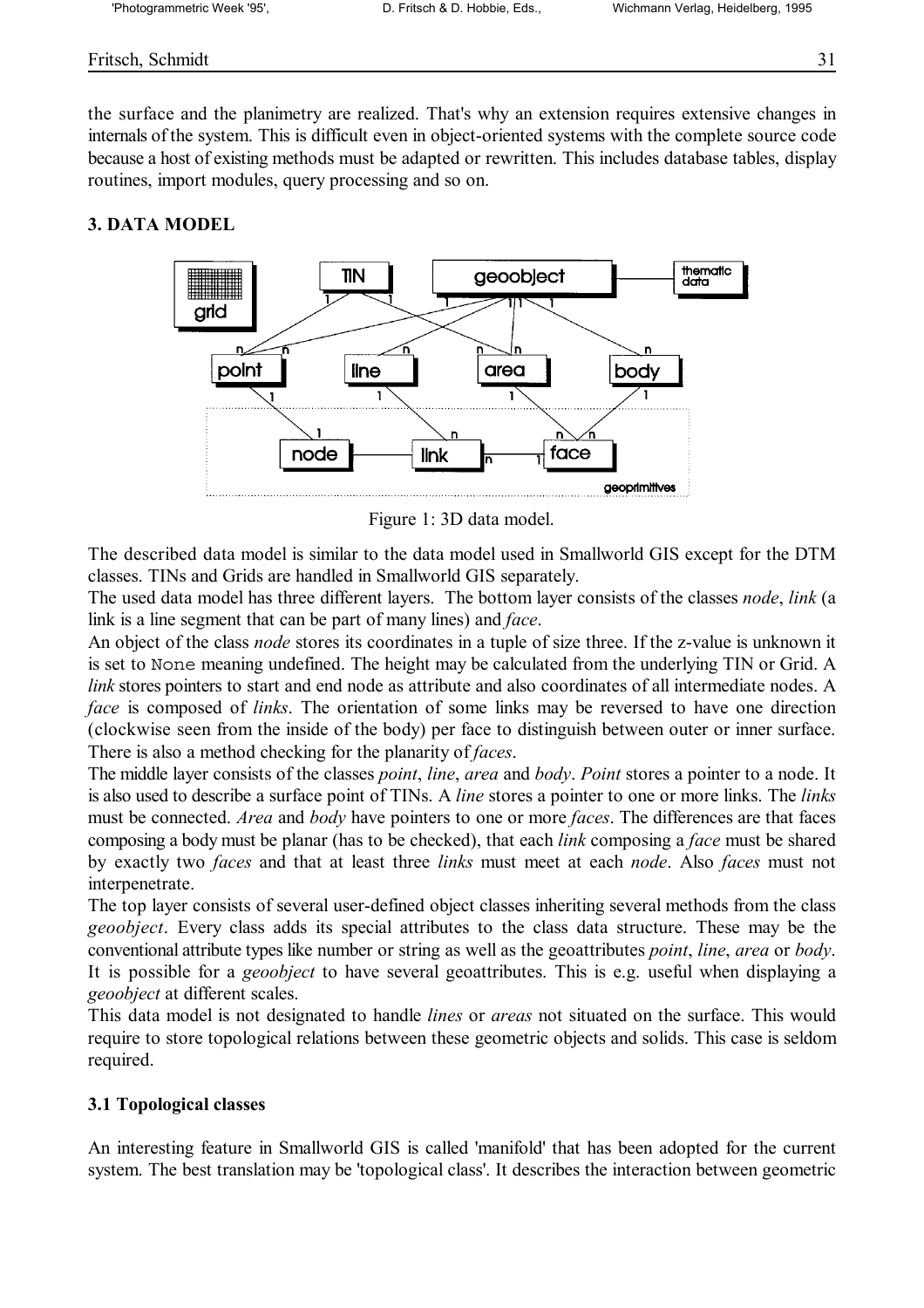objects in terms of rules. An example may be the crossing of two lines belonging to two roads. To perform network analyses both lines must be connected. This is realized by inserting a node and splitting both lines in two line segments. Other rules may involve connecting areas and line or areas of different geoobject classes with each other. The methods or rules applied to members of a topological class are only used while inserting a geoobject.

On the other side many objects are topologically independent e.g. the border of a district can be changed without moving an adjacent road. Moving a node or a link can therefore mean the creation of a new node or link without destroying the old one. A reference counter has to be kept.

This interaction is useful for network analysis or movement of objects. E.g. aquery for shortest path uses only roads and no borders of parcels. Another example is the movement of roads where the intersection is also moved.

Interaction of the terrain with geographic objects like houses or rivers can be handled in the same way. By using a TIN surface patches for building solid must be left open. The surface patches that are part of the boundary representation are also part of the TIN. I.e. links composing faces of the body are also part of triangles of the TIN.

### **4. IMPLEMENTATION**

A first prototype has been designed in the language *Python*. It is an interpreted, interactive, object-oriented programming language designed for rapid prototyping.But it is also modular to develop larger programmes. This modularity includes not only Python programmes but also other C libraries (e.g. window systems). Finally Python is portable between different platforms. Programmes developed on UNIX systems can also run on MacOS or DOS.

The classes of the hierarchical layers described above have been put into separate modules. Coordinates are stored in tupels of size three, line segments are stored in variable-sized arrays.

The geometric attributes points, lines and areas - implemented as object classes- use pointer to its belonging geometric objects and bounding boxes to store an approximation of its extent.

The first implementation of solids used primitive instancing as representation. The advantage is that only numerical or boolean attributes need to be stored along with the geoobjects. Every object has its own display routine converting the parameters in a description understood by Geomview.

The next step was to model solids by an additional geometric attribute class using boundary representation providing more flexibility. Solids are modeled by the class *body*. It stores pointers to planar *faces*. The *faces* making connection to the ground can in turn be used as *areas* in a planimetric view.

#### **4.1 Measurement functions and predicates**

The extended query space makes three kinds of spatial results possible. The functional operators like distance or height are implemented as methods of the geometric attributes point, line, area and body. If the result is not clear a tuple consisting of minimum, maximum and average value is returned. This is marked in the following table with the number 3 meaning a tuple of three values.

Topological predicates give only a truth value. They are realised as separate functions dealing with two

| Method    | point | $_{\rm line}$ | area | body | description              |
|-----------|-------|---------------|------|------|--------------------------|
| distance  |       | 3             | 3    | 3    | distance between objects |
| height    |       | 3             | 3    | 3    | average z-value          |
| perimeter |       | 3             | 3    |      | perimeter resp. length   |
| gradient  |       | 3             | 3    |      | slope                    |
| area      |       |               |      |      | (surface) area           |
| volume    |       |               |      |      |                          |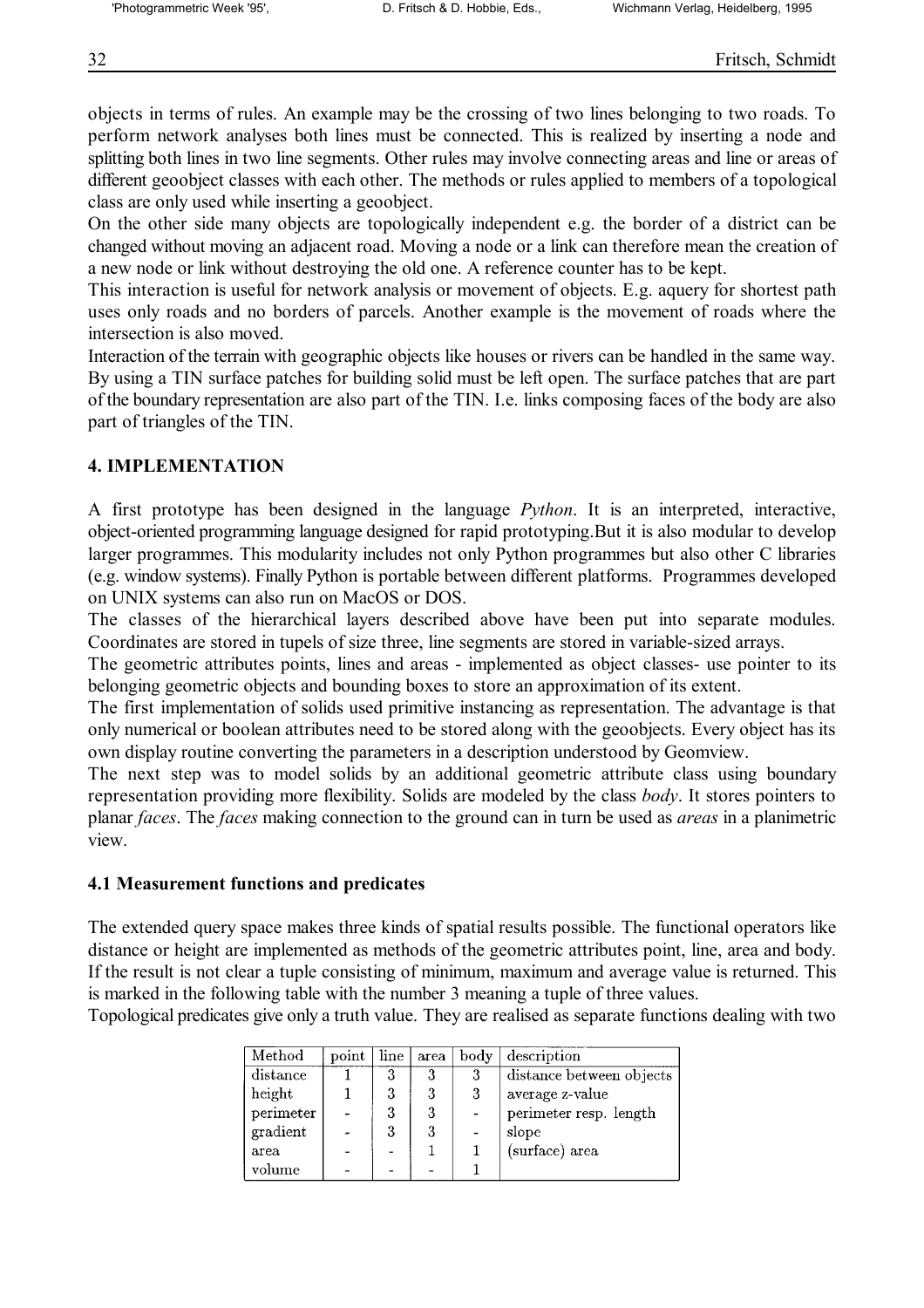### Fritsch, Schmidt 33

geometric objects (like point is inside area). The following predicates are valid for 3D objects. **P**,**L**,**A**,**B** mean *point*, *line*, *area* and *body* respectively.

| Topol. rel. | PP | PL | PA | PВ | ىلىل        | LA          | LB          | ΑΑ | AΒ | ВB |
|-------------|----|----|----|----|-------------|-------------|-------------|----|----|----|
| equal       | x  |    |    |    | х           |             |             | x  |    | x  |
| touch       |    | X  | X  | х  | x           | x           | x           | X  | х  | x  |
| inside      | x  | x  | X  | X  | x           | x           | X           | X  | X  | X  |
| cross       |    |    |    |    | $\mathbf x$ | $\mathbf x$ | х           | х  | x  |    |
| overlap     |    |    |    |    |             | x           |             | х  |    | X  |
| disjoint    | x  | x  | х  | x  | $\mathbf x$ | $\mathbf x$ | $\mathbf x$ | x  | x  | x  |

Several other functions have been put in a separate modul using the internal data structures of geometric objects i.e. tupel for coordinates or vectors of tupels for lines and areas. They can be used independently of the geometric classes.

The display of 3D data takes place with the program Geomview. It is a interactive program for viewing and manipulating geometric objects. It allows interactive control over the point of view, speed of movement, appearance of surfaces and lines. Displayed objects can be controlled independently.



Figure 2: Geomview control panel with grid DTM and attached houses in camera view.

Geomview is used as display engine for the spatial data. Geometric description will e sent object by object with an internal name used to reference the geometry. This is useful in conjunction with the capability of picking objects or points on faces or edges. The coordinates will then be send back to the main program together with the name of the selected object. This way points or objects can be selected for processing in more complex queries. It is also possible to dynamically change the geometry, color etc. of the object or add other objects.